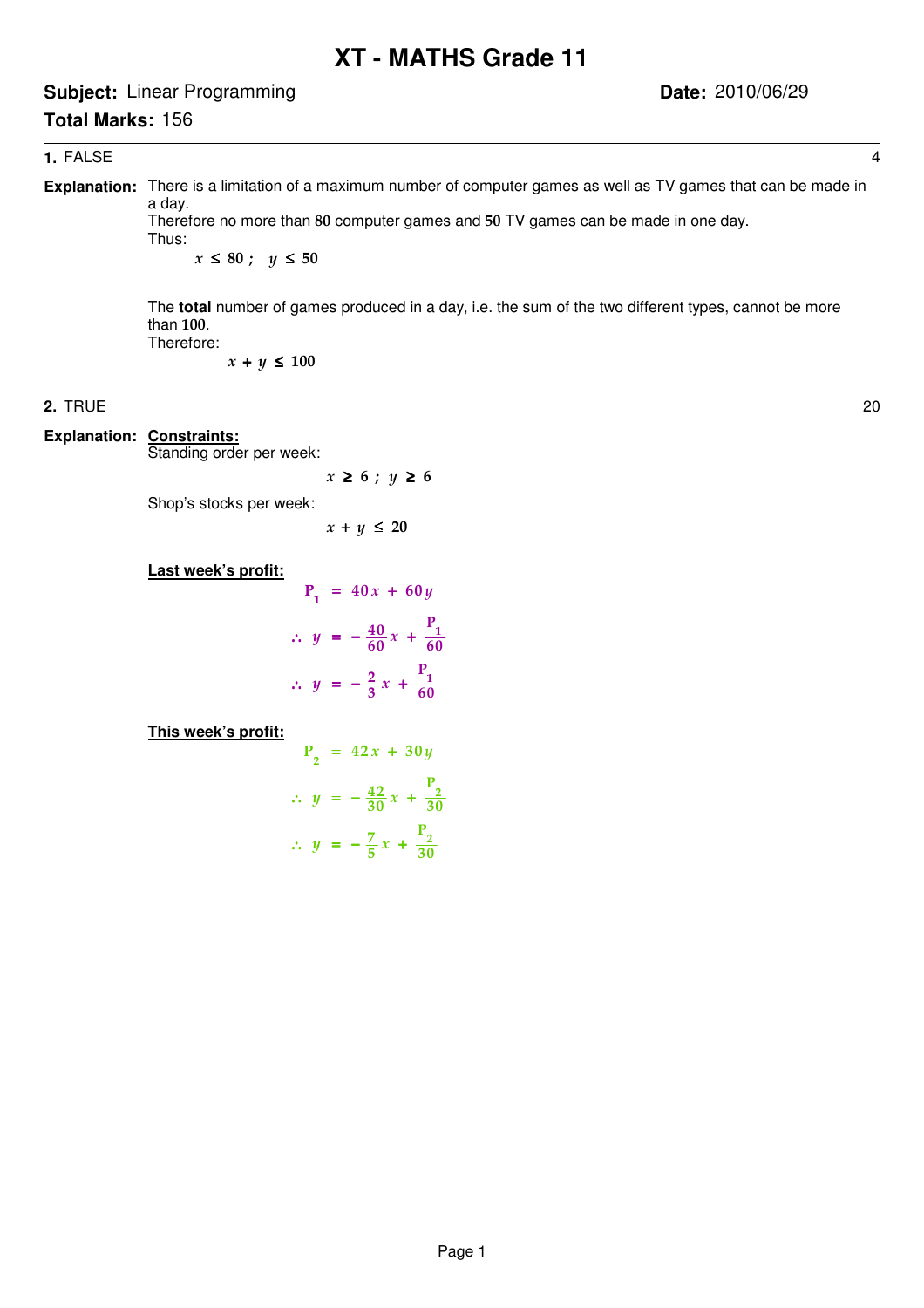

 $\frac{3}{2}$   $\sim$   $\frac{5}{2}$  $\therefore$   $y \geq \frac{3}{2}x - \frac{5}{2}$ Explanation:  $2y - 3x + 5 \ge 0$ ∴ 2 $y \ge 3x - 5$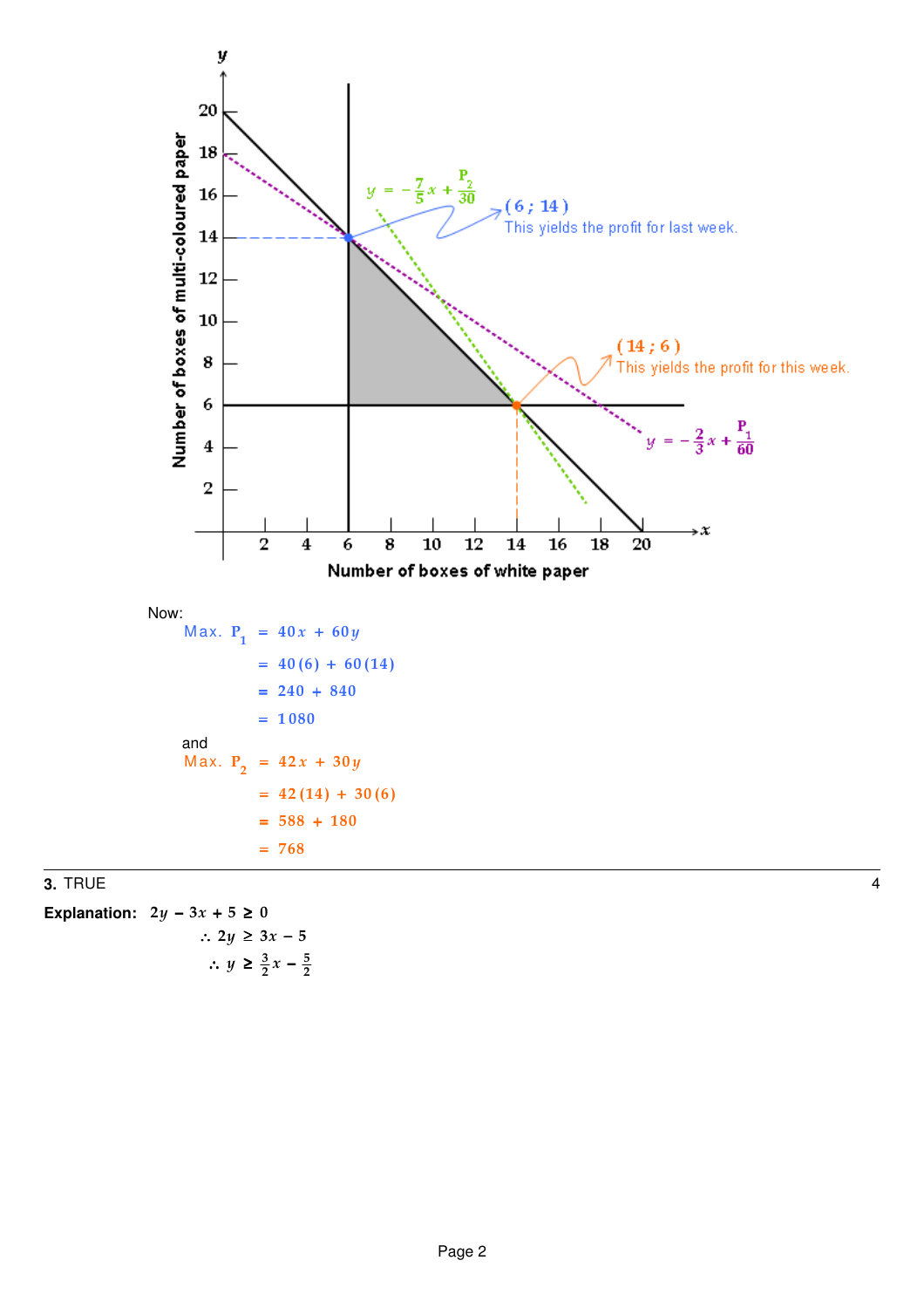Boundary:  $y = \frac{3}{2}x - \frac{5}{2}$ -intercept:  $c = -\frac{5}{2}$ -intercept:  $0 = \frac{3}{2}x - \frac{5}{2}$  $y = \frac{3}{2}x - \frac{5}{2}$ *y*-intercept:  $c = -\frac{5}{2}$ 1  $=-2\frac{1}{2}$ x-intercept:  $0 = \frac{3}{2}x - \frac{5}{2}$  $\frac{3}{x}$   $\frac{5}{x}$  $\therefore \frac{3}{2}x = \frac{5}{2}$ 5  $\therefore$   $x = \frac{5}{3}$ 2  $\therefore x = 1\frac{2}{3}$  $\therefore$  3x = 5

The one line must be included and thus solid, while the other must be excluded and thus broken.

 $\frac{3}{2}$   $\sim$   $\frac{5}{2}$  $y \geq \frac{3}{2}x - \frac{5}{2}$  shows that all values above and on its boundary should be included.

 $x < 2$  shows that all values to the left of  $x = 2$  must be included.

Therefore, graph A does represent the given information.

#### **4.** A 6

```
Explanation: x + y \ge -3\therefore y \geq -x-3Boundary: y = -x - 3y-intercept: c = -3x-intercept: 0 = -x - 3\therefore x = -3
```
These intercepts correspond to the solid lines on each of the given graphs. The ≥-sign indicates that the line must be solid and the values above it must be included. All four graphs show exactly this!

$$
2y - 1 > 3x
$$
  
\n
$$
\therefore 2y > 3x + 1
$$
  
\n
$$
\therefore y > \frac{3}{2}x + \frac{1}{2}
$$
  
\nBoundary:  $y = \frac{3}{2}x + \frac{1}{2}$   
\n $y$ -intercept:  $c = \frac{1}{2}$   
\n $x$ -intercept:  $0 = \frac{3}{2}x + \frac{1}{2}$   
\n $\therefore \frac{3}{2}x = -\frac{1}{2}$   
\n $\therefore 3x = -1$   
\n $\therefore x = -\frac{1}{3}$ 

These intercepts eliminate graph B. The >-sign indicates that the line must be broken and the values above it must be included. The other three graphs show exactly this!

$$
4y - 4 - x < 0
$$
\n
$$
\therefore 4y < x + 4
$$
\n
$$
\therefore y < \frac{1}{4}x + 1
$$
\nBoundary:  $y = \frac{1}{4}x + 1$ 

\n $y$ -intercept:  $c = 1$ 

\n $x$ -intercept:  $0 = \frac{1}{4}x + 1$ 

\n
$$
\therefore \frac{1}{4}x = -1
$$
\n
$$
\therefore x = -4
$$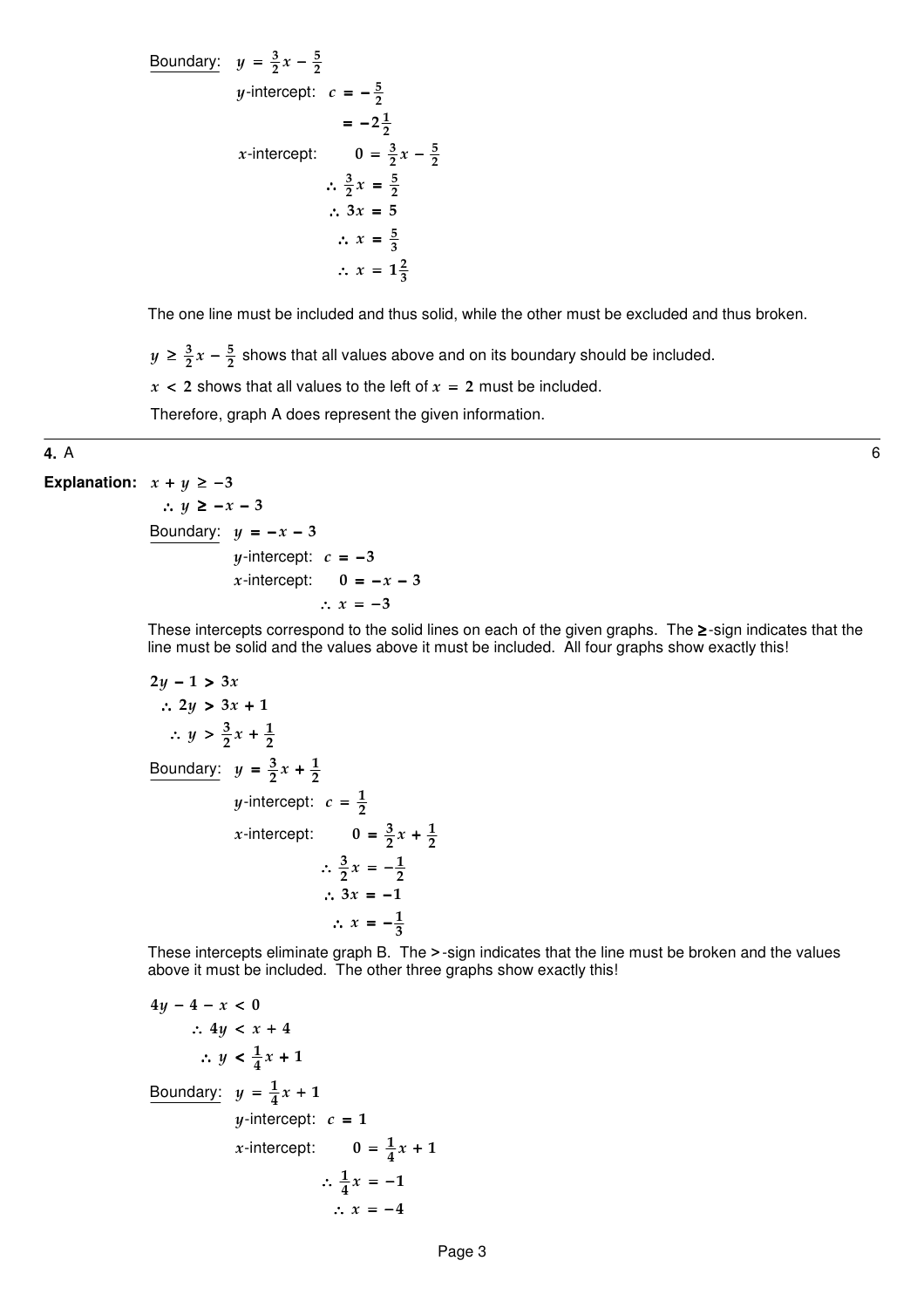These intercepts eliminate graph C. The <-sign indicates that the line must be broken and the values below it must be included. This eliminates graph D.

Therefore, graph A is the correct one.

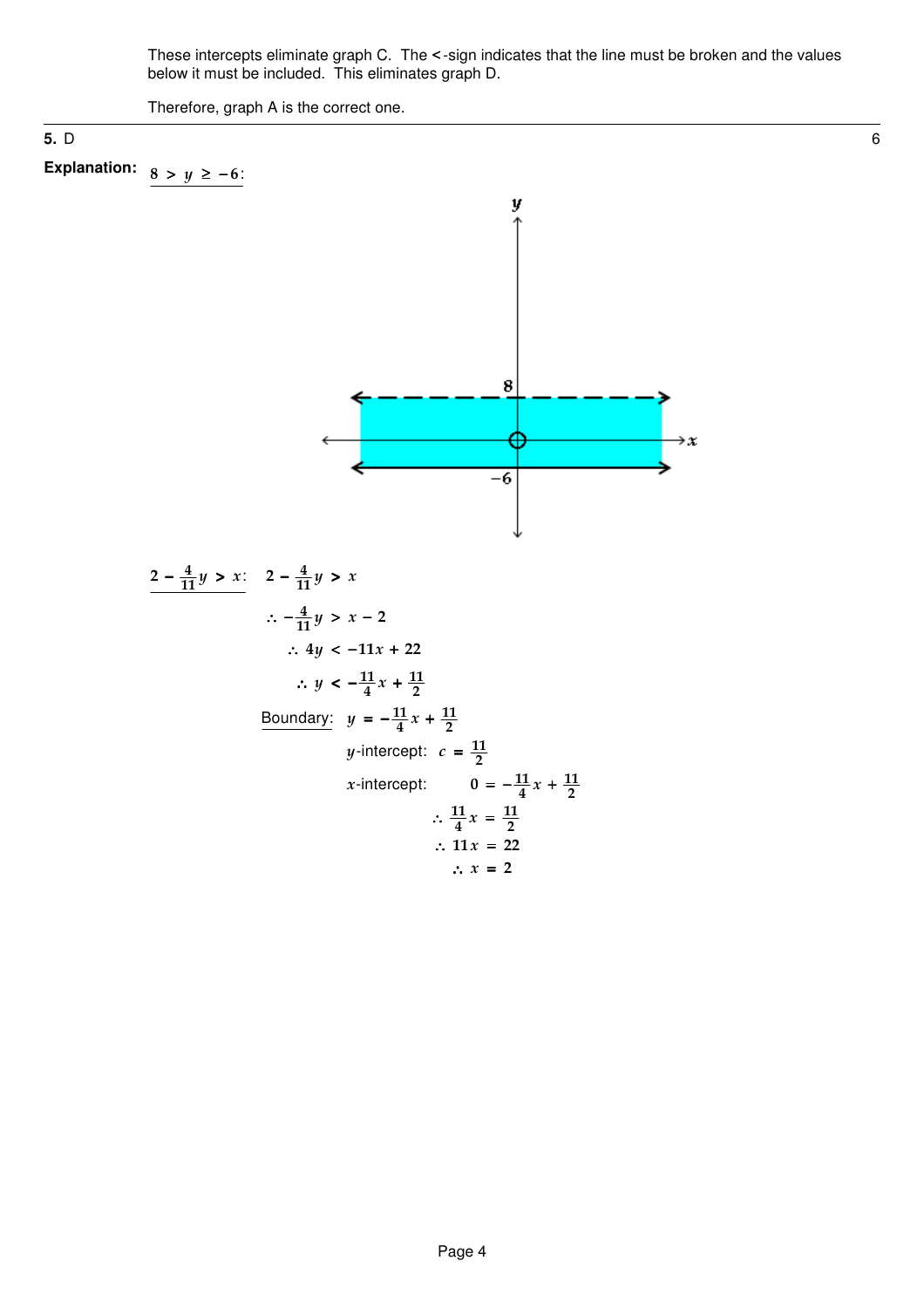

When all three inequalities are drawn on the same set of axes, the overlapping shaded areas will correspond to that of graph D.

**6.** E 18

**Explanation:** Let  $x$  be the number of analogue clocks. Let  $y$  be the number of digital clocks.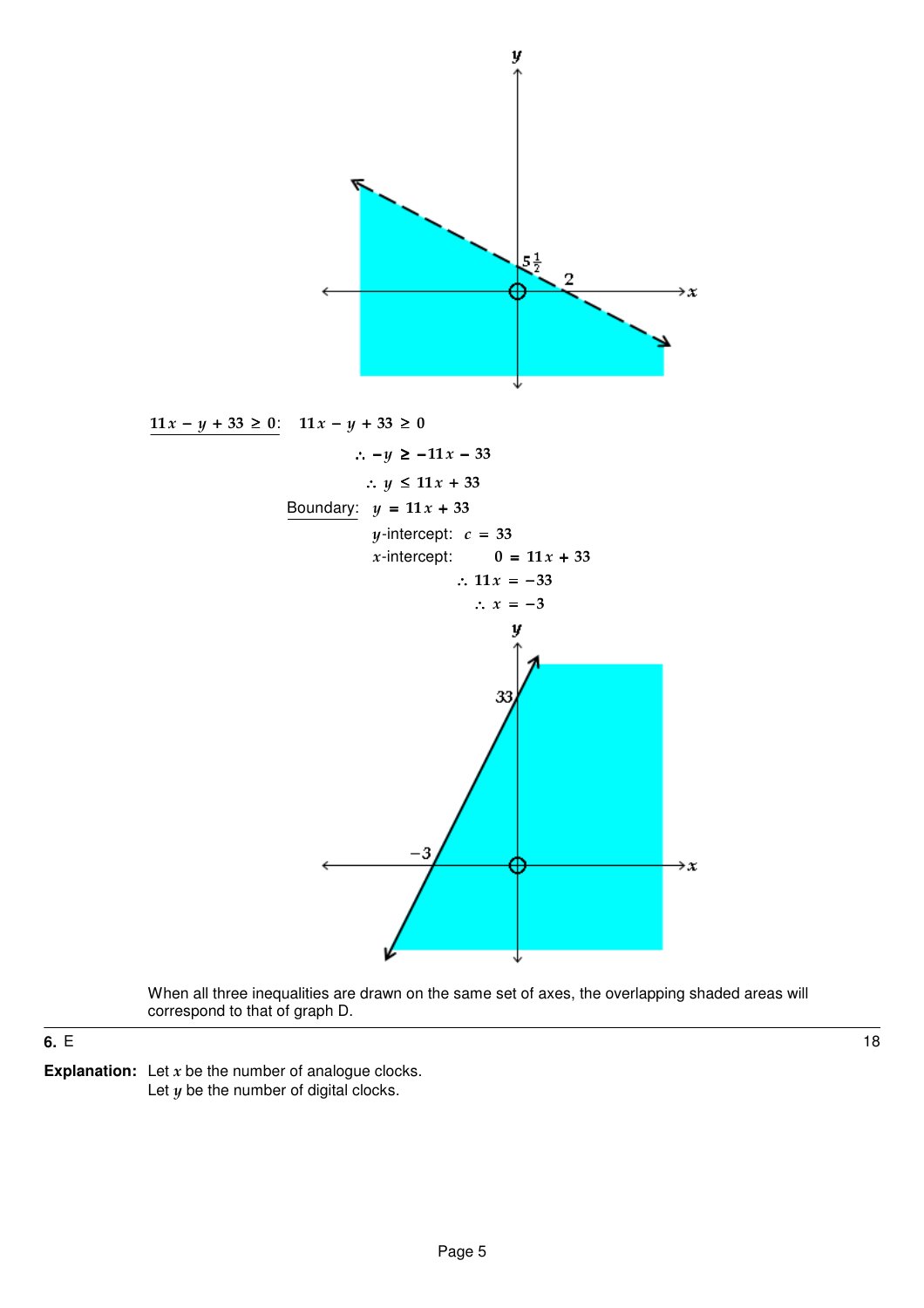#### **IMPLICIT CONSTRAINTS:**

| $x \geq 0$ ; $x \in \mathbb{N}$ | [Only whole analogue clocks can be sold.] |
|---------------------------------|-------------------------------------------|
| $y \geq 0$ ; $y \in \mathbb{N}$ | [Only whole digital clocks can be sold.]  |

#### **CONSTRAINTS:**

|                                 | Total Income: $80x + 100y$ ≥ 2200             |
|---------------------------------|-----------------------------------------------|
|                                 | $\geq$ as the income must be R 2 200 or more] |
|                                 | <b>Products/week:</b> Analogue: $x \le 20$    |
|                                 | Digital: $y \leq 40$                          |
| Packaging dept.: $x + y \le 50$ |                                               |
|                                 | $\leq$ as they cannot pack more than 50]      |
|                                 |                                               |

#### **OBJECTIVE FUNCTION:**

$$
P = 10x + 20y
$$
  
\n
$$
\therefore 20y = -10x + P
$$
  
\n
$$
\therefore y = -\frac{1}{2}x + \frac{P}{20}
$$

Sketch the above constraints and objective function:



Reading from the sketch, point M will give the maximum profit.

The coordinates of M:  $(10; 40)$ 

This means that 10 analogue and 40 digital clocks must be produces per week to ensure a maximum profit under the given constraints.

Now:

$$
Max. P = 10(10) + 20(40)
$$
  
= 100 + 800

$$
\begin{array}{c}\n 1000 \\
 \hline\n 000\n \end{array}
$$

$$
= R 900
$$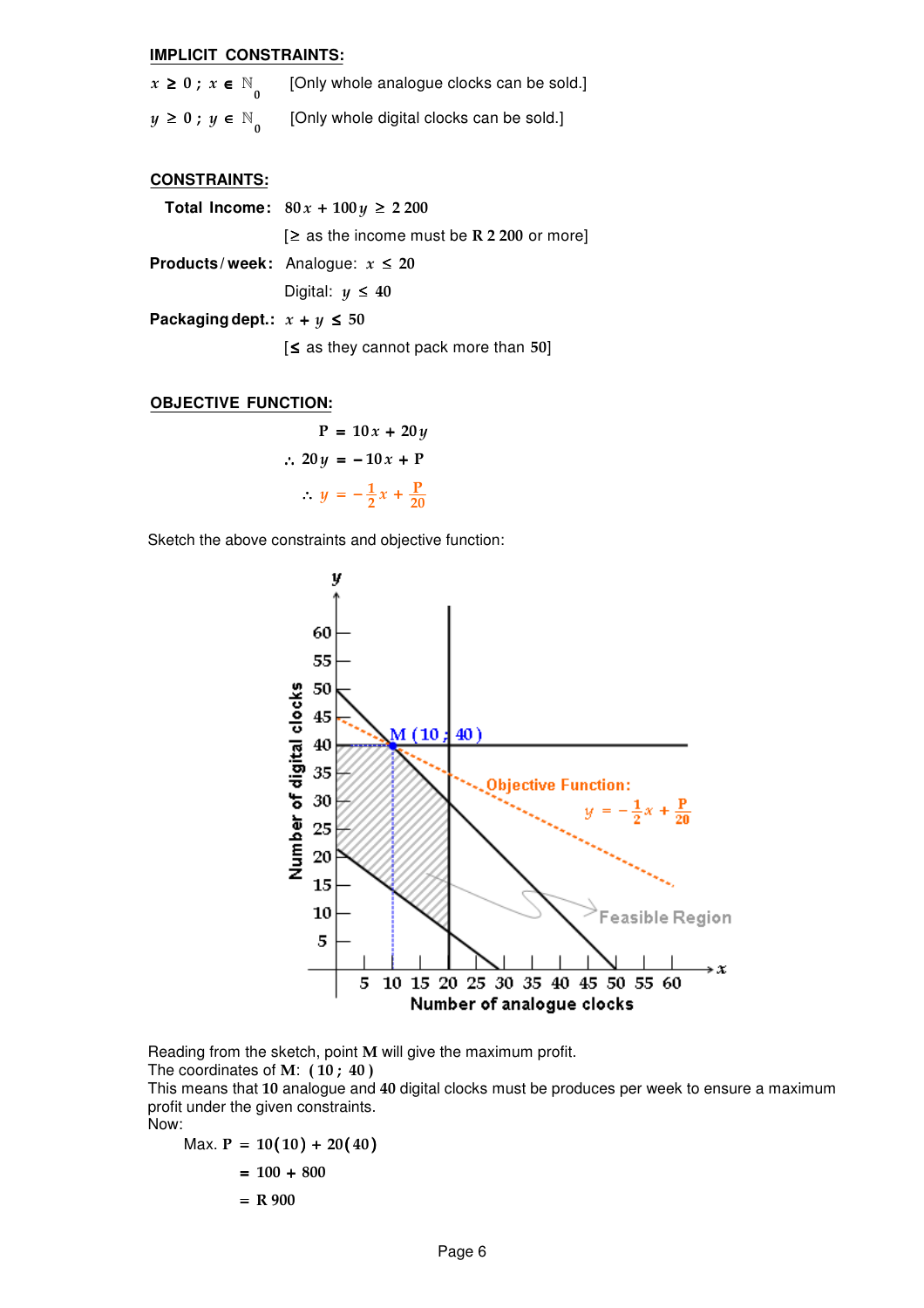# **7.** D 2

**Explanation:** By increasing the y-intercept of the objective function, the profit increases. Look at all the lines parallel to the shown objective function. The one with the highest  $y$ -intercept that still touches or passes through the feasible region will pass through the point giving the maximum profit.



Point D is the highest single point (vertex) of the feasible region through which lines parallel to the objective function can pass, therefore at D the profit will be a maximum.

#### **8.** 600 600 l 600 litres

wine produced. The maximum of the total produced per day is 1 800  $\ell,$ therefore the maximum red wine produced is 600  $\ell$  since there would The quantity of red wine produced is dependent on the quantity of white be 1 200  $\ell$  white wine, i.e. twice as much as red wine, produced. **Explanation:**

> You can also solve this problem graphically. Let  $x$  be the amount of white wine pressed and  $y$  be the amount of red wine pressed.

## **CONSTRAINTS:**

[the ratio  $x : y$  is at least twice as much white than red] ∴  $y \leq \frac{1}{2}x$  .......... [1] **Productivity:**  $x + y \ge 1200$  [must be more than  $1200 \ell$ ] .......... [2] **Red and white balance: Availability:**  $x + y \le 1800$  [cannot be more than  $1800 \ell$ ] .......... [3]  $\geq \frac{2}{7}$ ∴  $x \leq 2y$  $y \leq \frac{1}{2}x$ 1 x y

12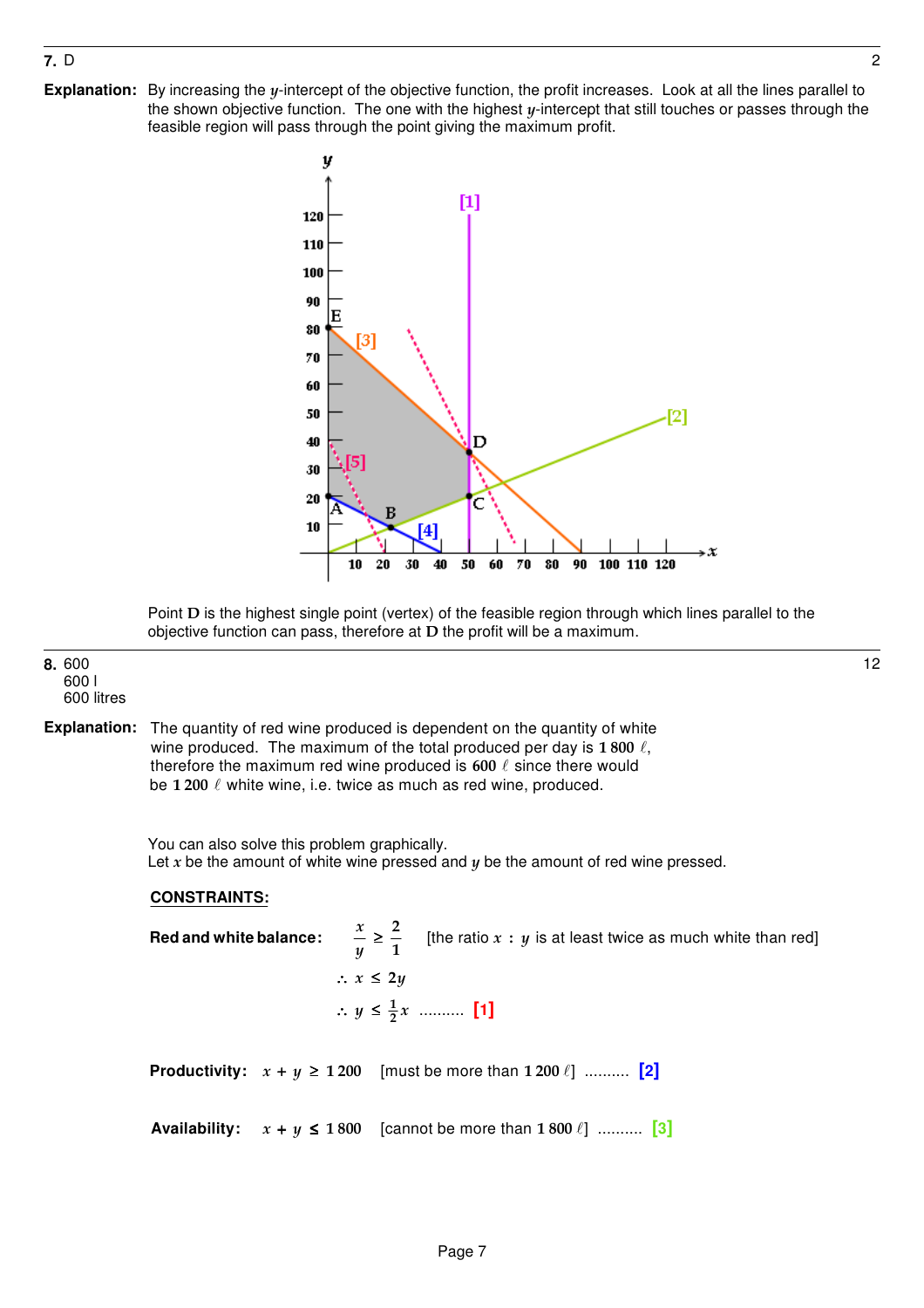



**9.** (7; -4) 4

**Explanation:** The only lines that are used are  $AB: y = -4$  and  $AD: y = -x + 3$ 

A is the point of intersection of  $y = -4$  and  $y = -x + 3$ . Therefore:  $-4 = -x + 3$  $\therefore$   $x = 7$ The coordinates of A are  $(7; -4)$ .

**10.** square 36

 $-2 \leq 2y - 3x \leq 24$ : 3  $\therefore$   $y \leq \frac{3}{2}x + 12$ •  $2y - 3x \le 24$ ∴ 2y ≤ 3x + 24 Boundary:  $y = \frac{3}{2}$  $y$ -intercept:  $c = 12$ -intercept:  $0 = \frac{3}{2}$  $y = \frac{3}{2}x + 12$ x-intercept:  $0 = \frac{3}{2}x + 12$ 3  $\therefore \frac{3}{2}x = -12$  $\therefore$  3x = -24  $\therefore$   $x = -8$ **Explanation:**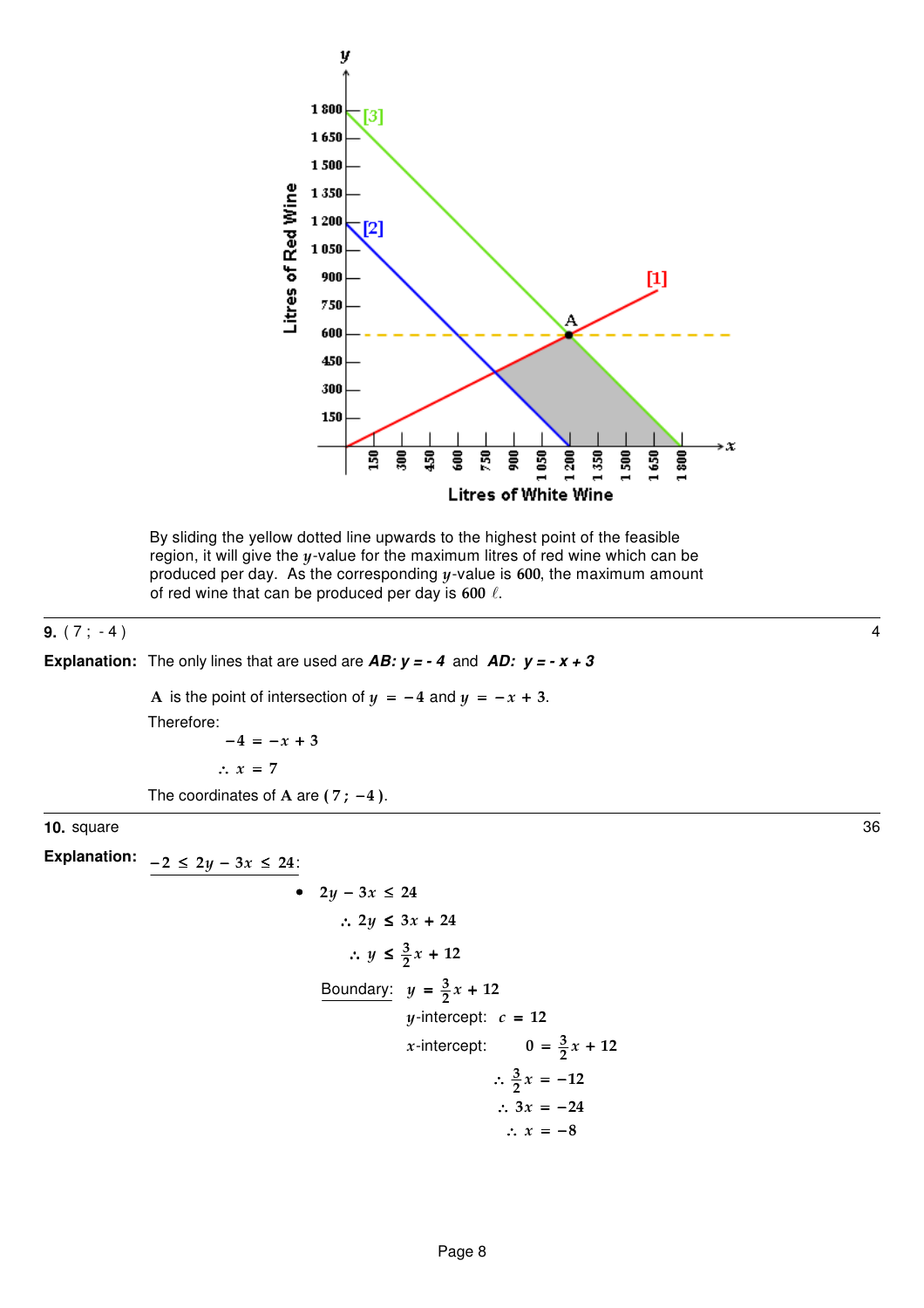• 
$$
2y - 3x \ge -2
$$
  
\n∴  $2y \ge 3x - 2$   
\n∴  $y \ge \frac{3}{2}x - 1$   
\nBoundary:  $y = \frac{3}{2}x - 1$   
\n $y$ -intercept:  $c = -1$   
\n $x$ -intercept:  $0 = \frac{3}{2}x - 1$   
\n∴  $\frac{3}{2}x = 1$   
\n∴  $3x = 2$   
\n∴  $3x = 2$   
\n∴  $x = \frac{2}{3}$   
\n $\Rightarrow \frac{3}{2}y + x \le 5$   
\n∴  $\frac{3}{2}y \le -x + 5$   
\n∴  $3y \le -2x + 10$   
\n∴  $y \le -\frac{2}{3}x + 3\frac{1}{3}$   
\n∴  $y \le -\frac{2}{3}x + 3\frac{1}{3}$   
\n  
\n**Boundary:**  $y = -\frac{2}{3}x + 3\frac{1}{3}$   
\n $x$ -intercept:  $c = 3\frac{1}{3}$   
\n∴  $2x = 10$   
\n∴  $x = 5$   
\n $\Rightarrow \frac{3}{2}y + x \ge -8$   
\n∴  $\frac{3}{2}y \ge -x - 8$   
\n∴  $\frac{3}{2}y \ge -x - 8$   
\n∴  $\frac{3}{2}y \ge -x - 8$   
\n∴  $y \ge -\frac{2}{3}x - \frac{16}{3}$   
\n∴  $y \ge -\frac{2}{3}x - \frac{5}{3}$   
\n  
\n**Boundary:**  $y = -\frac{2}{3}x - 5\frac{1}{3}$   
\n  
\n**Boundary:**  $y = -\frac{2}{3}x - 5\frac{1}{3}$   
\n $x$ -intercept:  $c = -5\frac{1}{3}$   
\n $x$ -intercept:  $c = -5\frac{1}{3}$   
\n $x$ -intercept:  $0 = -\frac{2}{3}x - \frac{16}{3}$   
\n∴  $2x = -16$ 

∴  $x = -8$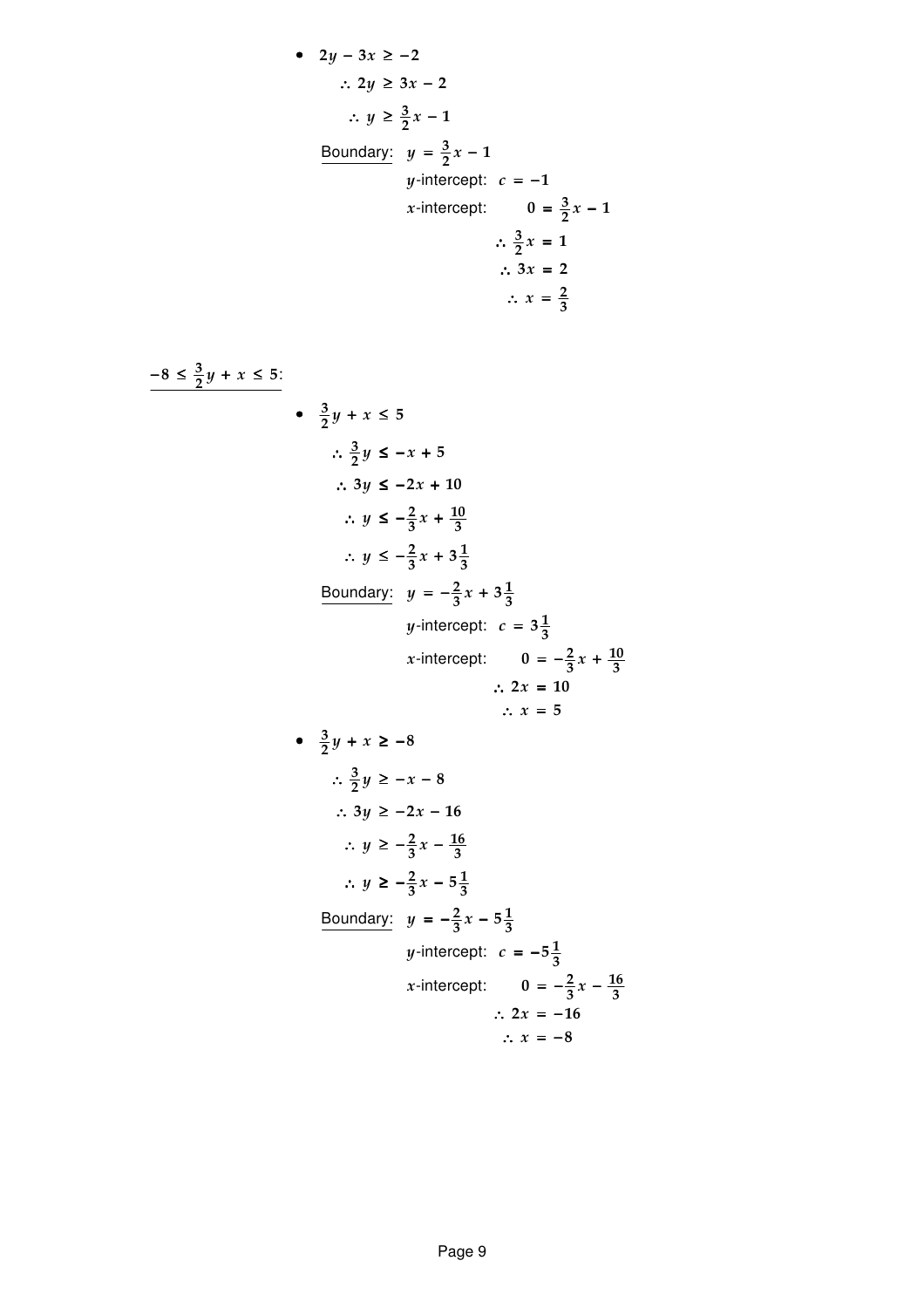

:  $y = -\frac{2}{3}x + 3\frac{1}{2}$  $y = \frac{3}{2}$ :  $y = -\frac{2}{3}x - 5\frac{1}{3}$  $y = \frac{3}{2}$ <u>AB</u>:  $y = -\frac{2}{3}x + 3\frac{1}{3}$ <u>BC</u>:  $y = \frac{3}{2}x - 1$ <u>CD</u>:  $y = -\frac{2}{3}x - 5\frac{1}{3}$ <u>DA</u>:  $y = \frac{3}{2}x + 12$ 

According to the gradients:

 $AB \parallel DC$ ; BC $\parallel AD$  $AB \perp BC$ ;  $AB \perp AD$  $CD \perp BC$ ;  $CD \perp AD$ 

Therefore, this quadrilateral is either a square or a rectangle.

The lengths of the sides of this quadrilateral must be calculated to determine whether it is a square or a rectangle.

Calculate the coordinates of A, B, C and D by using the distance formula from Analytical Geometry.

Coordinates of  $A$ :

$$
AB = AD
$$
\n
$$
\therefore -\frac{2}{3}x + \frac{10}{3} = \frac{3}{2}x + 12
$$
\n
$$
\therefore -4x + 20 = 9x + 72
$$
\n
$$
\therefore 13x = -52
$$
\n
$$
\therefore x = -4
$$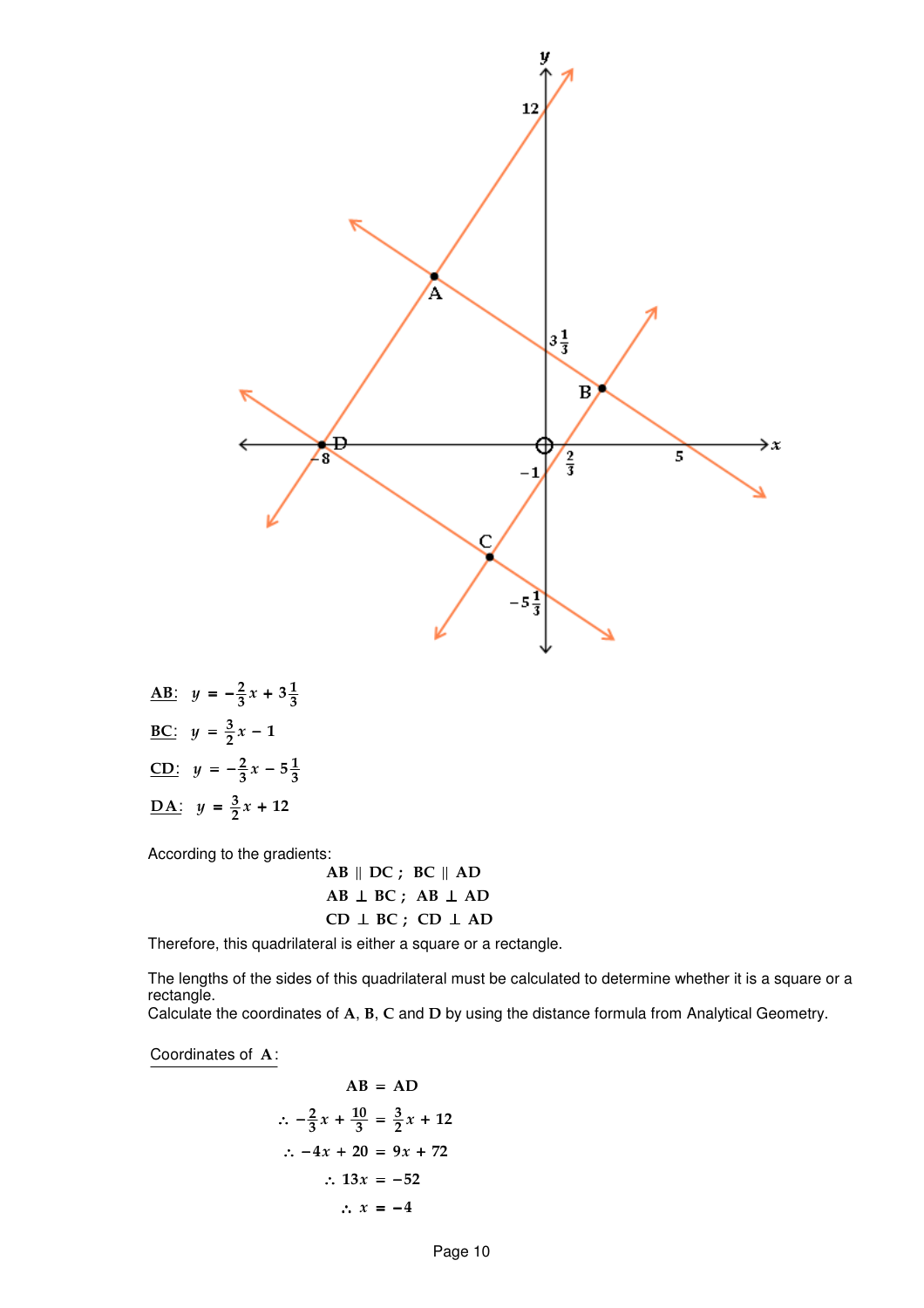Substitute this value into AD:

$$
y = \frac{3}{2}x + 12
$$

$$
= \frac{3}{2}(-4) + 12
$$

$$
= -6 + 12
$$

$$
= 6
$$
Therefore:

Therefore:

$$
A = (-4; 6)
$$

Coordinates of  $B$ :

$$
AB = BC
$$
  
\n
$$
\therefore -\frac{2}{3}x + \frac{10}{3} = \frac{3}{2}x - 1
$$
  
\n
$$
\therefore -4x + 20 = 9x - 6
$$
  
\n
$$
\therefore 13x = 26
$$
  
\n
$$
\therefore x = 2
$$
  
\nSubstitute this value into BC:  
\n
$$
y = \frac{3}{2}x - 1
$$
  
\n
$$
= \frac{3}{2}(2) - 1
$$
  
\n
$$
= 3 - 1
$$

Therefore:

$$
B = (2; 2)
$$

Coordinates of  $C$ :

BC = CD  
\n
$$
\therefore \frac{3}{2}x - 1 = -\frac{2}{3}x - \frac{16}{3}
$$
\n
$$
\therefore 9x - 6 = -4x - 32
$$
\n
$$
\therefore 13x = -26
$$
\n
$$
\therefore x = -2
$$

Substitute this value into BC:

$$
y = \frac{3}{2}x - 1
$$
  
=  $\frac{3}{2}(-2) - 1$   
=  $-3 - 1$   
=  $-4$ 

 $= 2$ 

2 1

Therefore:

$$
C = (-2; -4)
$$

Coordinates of D:

 $D$  is the *x*-intercept for both CD and AD. Therefore:

$$
D = (-8; 0)
$$

Now: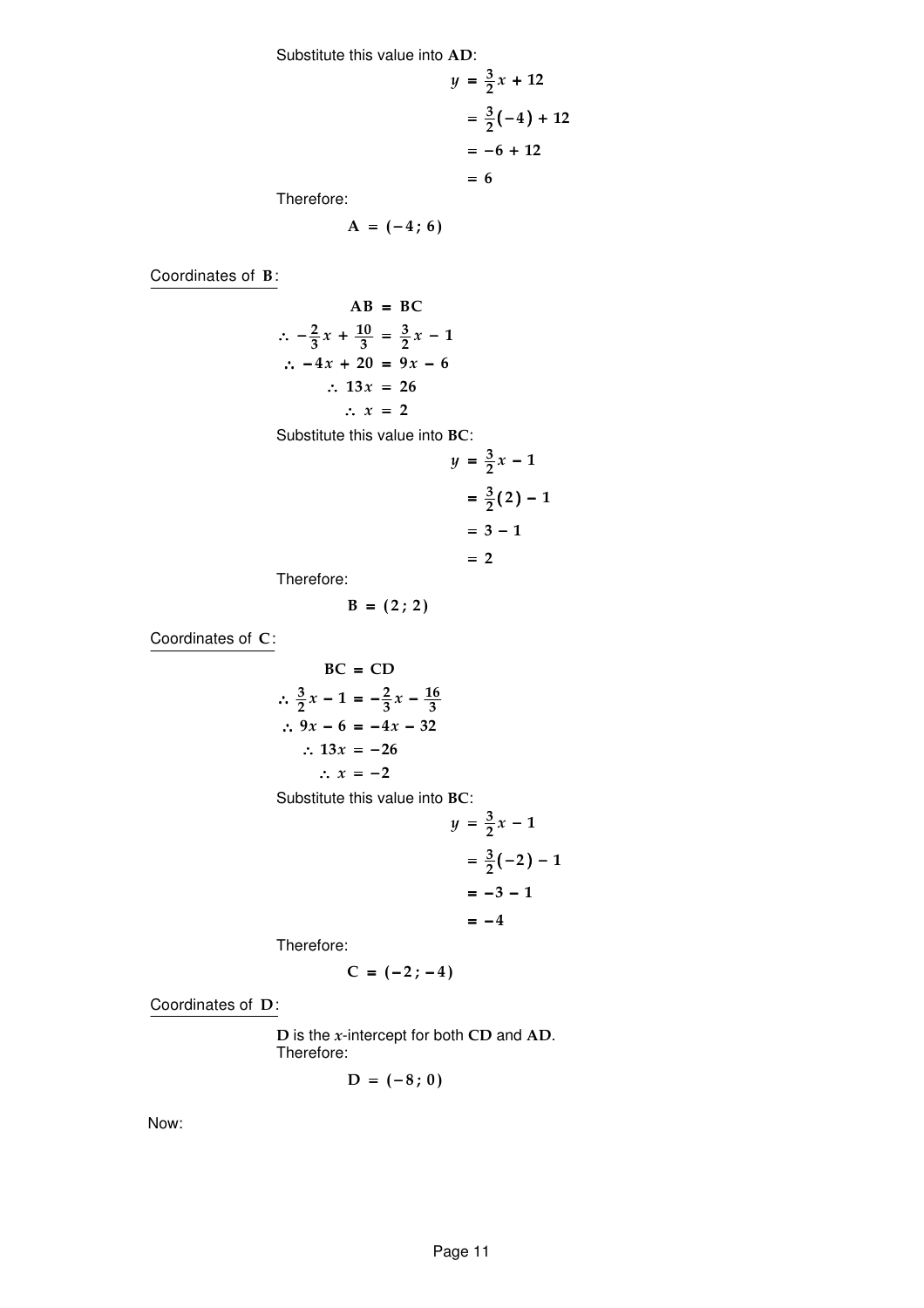$$
AB = \sqrt{(x_1 - x_2)^2 + (y_1 - y_2)^2}
$$
  
=  $\sqrt{(-4 - 2)^2 + (6 - 2)^2} = \sqrt{52}$   

$$
BC = \sqrt{(x_1 - x_2)^2 + (y_1 - y_2)^2}
$$
  
=  $\sqrt{(-2 - 2)^2 + (-4 - 2)^2} = \sqrt{52}$   

$$
CD = \sqrt{(x_1 - x_2)^2 + (y_1 - y_2)^2}
$$
  
=  $\sqrt{(-8 - (-2))^2 + (-4 - 0)^2} = \sqrt{52}$   

$$
DA = \sqrt{(x_1 - x_2)^2 + (y_1 - y_2)^2}
$$
  
=  $\sqrt{(-8 - (-4))^2 + (0 - 6)^2} = \sqrt{52}$ 

All the sides of this quadrilateral are equal in length and the adjacent sides are perpendicular, therefore it is a square.

- **11.** (1) **x**, **y** are natural numbers less than or equal to **6**.  $\bullet$ 
	- (2) **x** and **y** are positive numbers
	- (3) **x** and **y** are counting numbers
- **Explanation:** (1) The only values that can be obtained when a die is rolled are 1, 2, 3, 4, 5, 6. These are natural numbers, all less than or equal to six. Thus  $x, y \leq 6$  and  $x, y \in \mathbb{N}$ 
	- (2) When liquids are mixed together, they can be fractional amounts, eg **2,5 kl** of **x** and **2,25kl** of **y**. Practically, x and y can be any positive numbers.  $x, y \in \mathbb{R}$
	- (3) When dealing with items that can be counted (eg animals, clockes, cars) the values must be positive whole numbers.  $x, y \in \mathbb{N}_0$

**12.** (1)  $2x + 3y \ge 125$ 

- (2)  $3x + 2y \ge 150$
- (3) 40
- (4) 15
- **Explanation:** (1) <u>Vitamins:</u> 2 units per gram of meat  $(x)$ : 2x 3 units per gram of wheat  $(y)$ : 3  $y$

The meat and wheat combined must contain 125 units of vitamins or more. Therefore:

2 3 125 x y + ≥ ......... [ ] 1

(2) Fatty Acids: 3 units per gram of meat  $(x)$ : 3x 2 units per gram of wheat  $(y)$ : 2 $y$ The meat and wheat combined must contain 150 units of fatty acids or more. Therefore: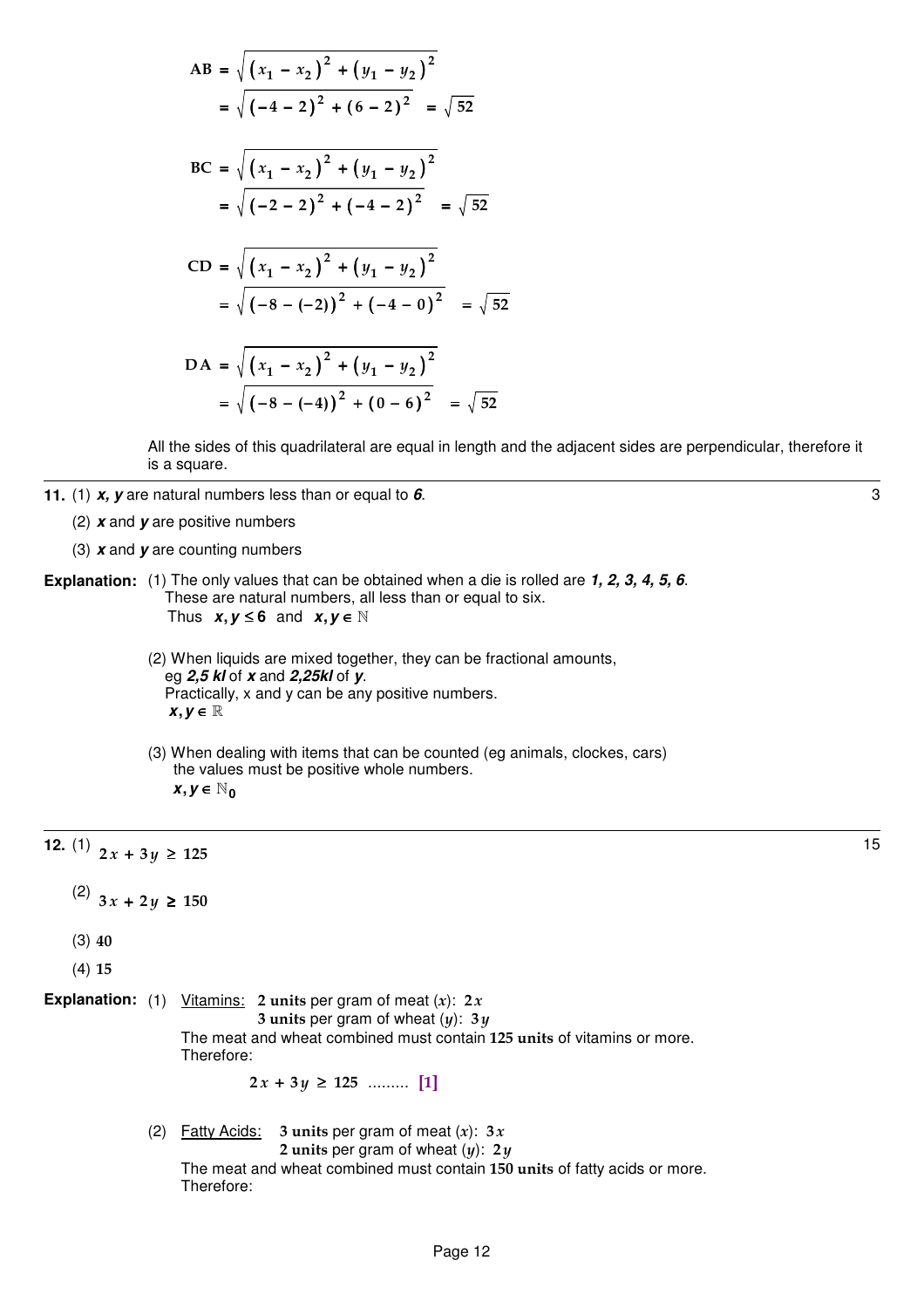$3x + 2y \ge 150$  .......... [2]

The feasible region using the above constraints:



(3) & (4) Cost of meat : Cost of wheat =  $5:4$ Therefore:

Cost = 
$$
5x + 4y
$$
  
\n $\therefore 4y = -5x + \text{Cost}$   
\n $\therefore y = -\frac{5}{4}x + \frac{\text{Cost}}{4}$ 

Now: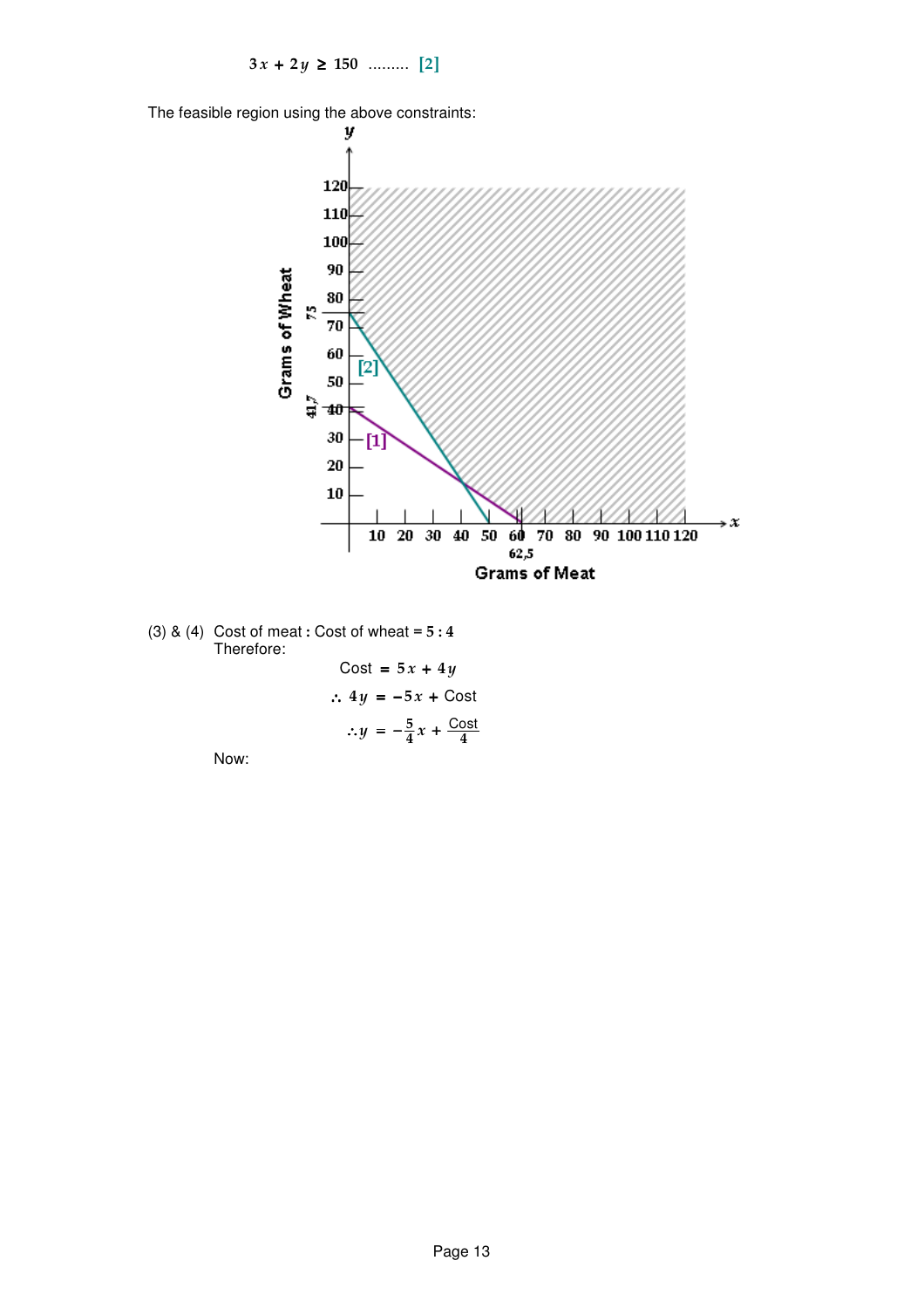





The coordinates of A are (40; 15).

This means that 40 g of meat and 15 g of wheat will ensure a minimum cost to produce.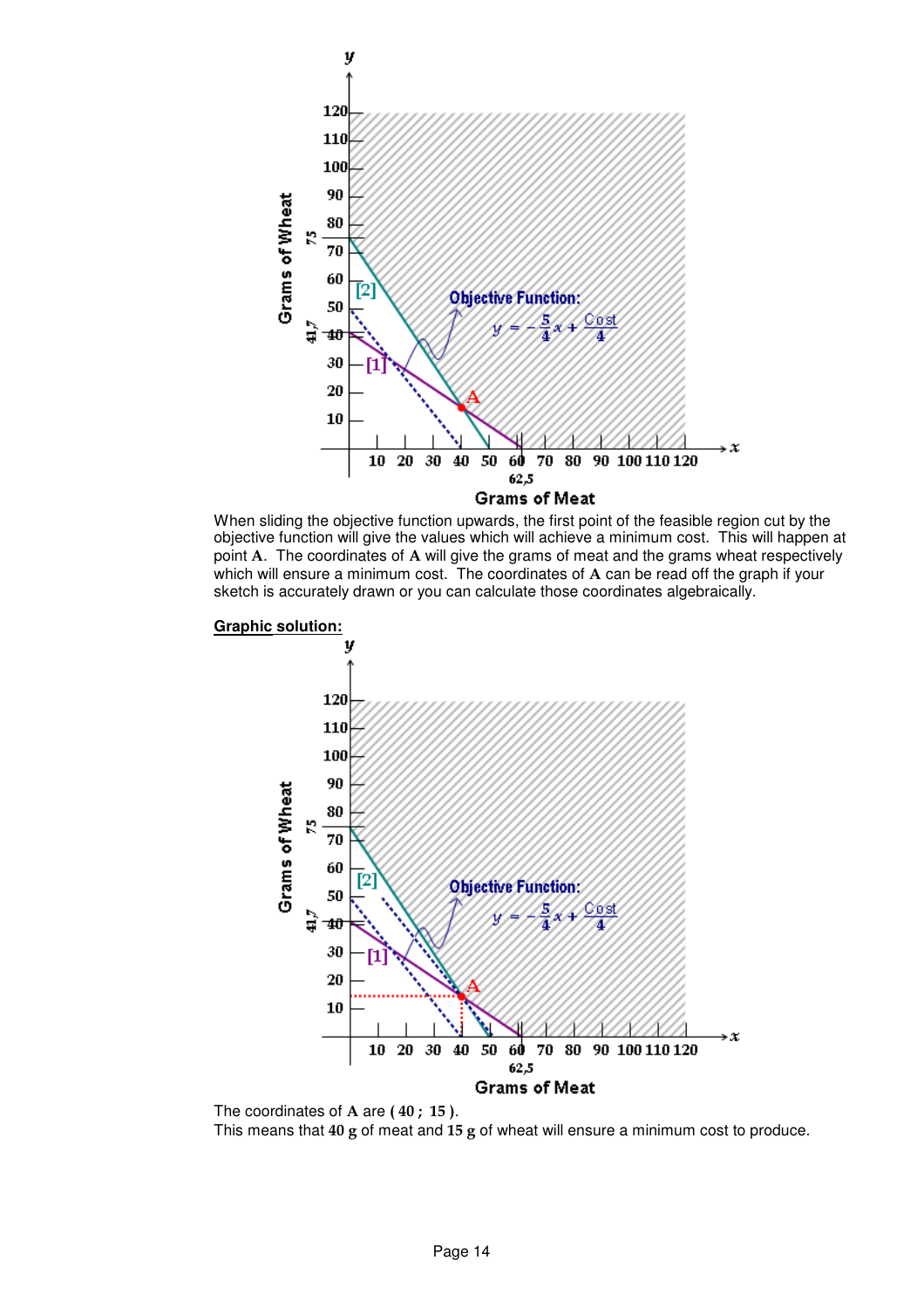# **13.** (1)  $5y$  ≥ −12*x* − 15 12  $^{(2)}$  ( 2 $\frac{1}{12}$ ; 4)

**Explanation:** (1) CD:  $y$ -int.:  $(0; -3)$ 

$$
\therefore y = mx - 3
$$
  
\nx-int.:  $\left(-1\frac{1}{4}; 0\right)$   
\n
$$
\therefore 0 = m\left(-\frac{5}{4}\right) - 3
$$
  
\n
$$
\therefore 0 = -5m - 12
$$
  
\n
$$
\therefore 5m = -12
$$
  
\n
$$
\therefore m = -\frac{12}{5}
$$

<u>12</u> Boundary line:  $y = -\frac{12}{5}x - 3$ 

 The boundary line is solid and the values a bove it are included, therefore the inequality sign  $\geq$  must be used.

The inequality:

$$
y \ge -\frac{12}{5}x - 3
$$
  

$$
\therefore 5y \ge -12x - 15
$$

(2) A is the point of intersection of  $y = 4$  and AB. The line passing through A and B is parallel to DC and will have the same gradient.  $12$ 

$$
\begin{aligned}\n\frac{\text{AB: gradient: } m = -\frac{12}{5} \\
\therefore y = -\frac{12}{5}x + c \\
x\text{-int.: } \left(3\frac{3}{4}; 0\right) \\
\therefore 0 = -\frac{12}{5}\left(\frac{15}{4}\right) + c \\
\therefore 0 = -9 + c \\
\therefore c = 9\n\end{aligned}
$$

<u>12</u> Boundary line:  $y = -\frac{12}{5}x + 9$ 

Coordinates of  $A$ :

$$
-\frac{12}{5}x + 9 = 4
$$
  
\n
$$
\therefore -\frac{12}{5}x = -5
$$
  
\n
$$
\therefore 12x = 25
$$
  
\n
$$
\therefore x = \frac{25}{12}
$$
  
\n
$$
\therefore x = 2\frac{1}{12}
$$
  
\nTherefore:  
\n
$$
A = \left(2\frac{1}{12}; 4\right)
$$